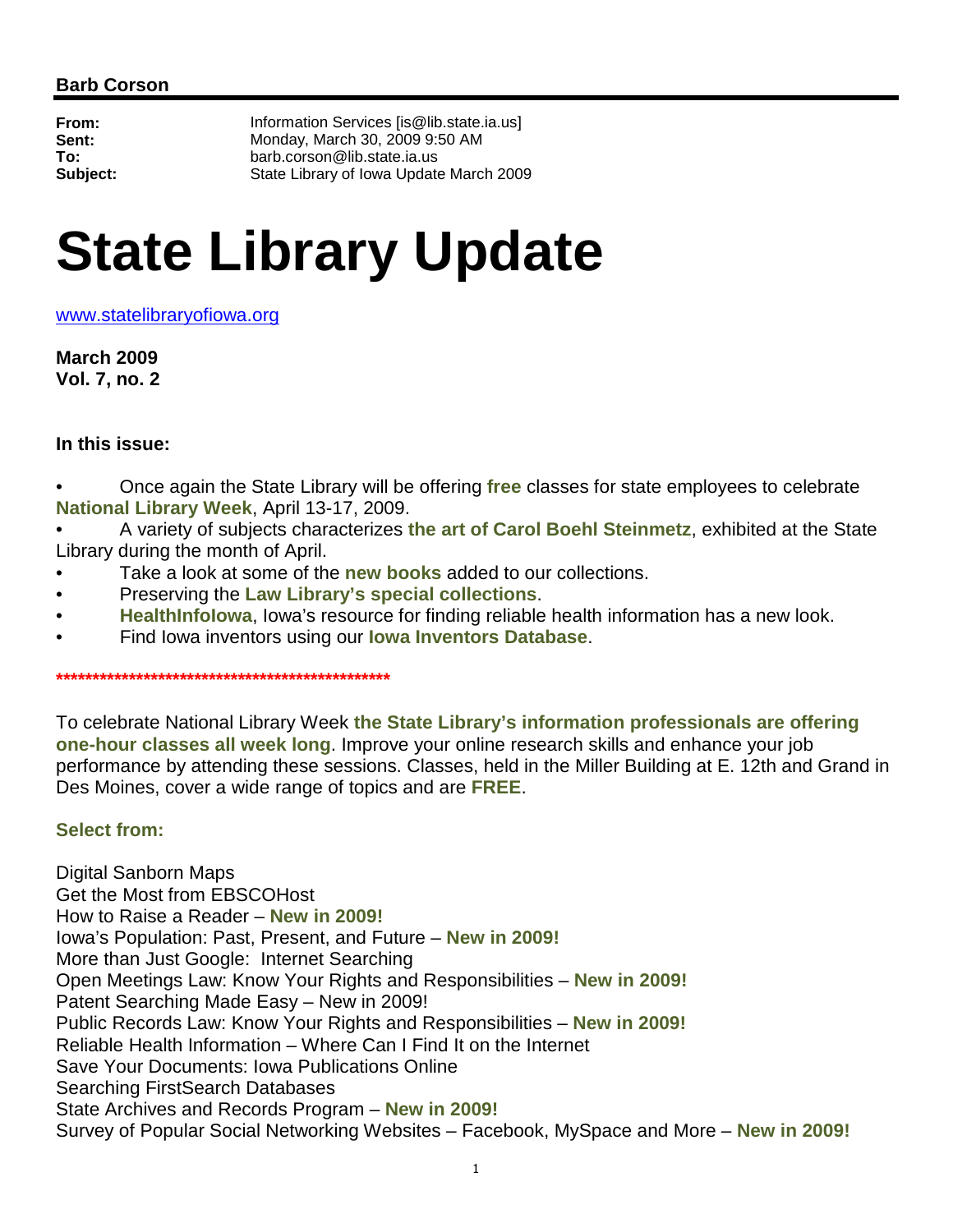Trademark Empowerment – **New in 2009!** Using an ICN Classroom: An Overview Using the Iowa Administrative Code Online – **New in 2009!**  Using the Legislative Web Site

For class descriptions and to register for classes go to www.statelibraryofiowa.org/go/library.

EBSCOHost, FirstSearch, NewsBank and Sanborn Digital Maps are information resources paid for by the State Library for its customers. Access these databases from your computer through our Web site at www.statelibraryofiowa.org. Click on **Log in to Online Resources**. To log in you will need a State Library card number. If you don't have a one you can register online at www.statelibraryofiowa.org/services/state-library-card.

#### **\*\*\*\*\*\*\*\*\*\*\*\*\*\*\*\*\*\*\*\*\*\*\*\*\*\*\*\*\*\*\*\*\*\*\*\*\*\*\*\*\*\*\*\*\*\***

The **artwork of Carol Boehl Steinmetz** will be on exhibit at the State Library April 7-30, 2009. Steinmetz, a resident of Muscatine, Iowa, chooses a wide variety of subjects to record a visual experience that mirrors and reflects the beauty of the lifestyle and environment found along the Mississippi River.

To see a sample of her artwork and to read more about the artist go to www.statelibraryofiowa.org/services/steinmetzexhibit.

The State Library is located in the Ola Babcock Miller Building at the corner of E. 12th St. and Grand Ave. in Des Moines. We are open 8:00 a.m.-4:30 p.m., Monday-Friday. For more information call our information professionals at 515-281-4102, 800-248-4483, or email is @lib.state.ia.us.

**\*\*\*\*\*\*\*\*\*\*\*\*\*\*\*\*\*\*\*\*\*\*\*\*\*\*\*\*\*\*\*\*\*\*\*\*\*\*\*\*\*\*\*\*\*\*** 

A variety of **new books** that relate to the current state of everyday life at work, at home, and in the world have recently been added to our collection. Topics range from biographies of Abraham Lincoln to the politics of education; from business math to globalization.

Take a look at the complete list on our Web site at www.statelibraryofiowa.org/services/newbks/2009031009.

**\*\*\*\*\*\*\*\*\*\*\*\*\*\*\*\*\*\*\*\*\*\*\*\*\*\*\*\*\*\*\*\*\*\*\*\*\*\*\*\*\*\*\*\*\*\*** 

The modernization of the heating, cooling and fire protection systems and several years of shifting and cataloging have allowed the State Law Library to begin a **comprehensive preservation project related to its special collections**. Many of the items in the collection are 200, 300 and even 400 years old with most of the materials having been in the possession of the State Law Library for over a hundred years. The majority of the special collection is comprised of Anglo Saxon, Roman and international legal treatises that represent the seminal works upon which the United States legal system is based.

This project has required a team effort in the truest sense; few individuals possess all the attributes necessary to see something of this nature through to completion. We have leaned on the State Library staff's extensive knowledge of the history of the legal publishing industry, original cataloging and technical services, professional principles of collection management and of course, the science of book preservation.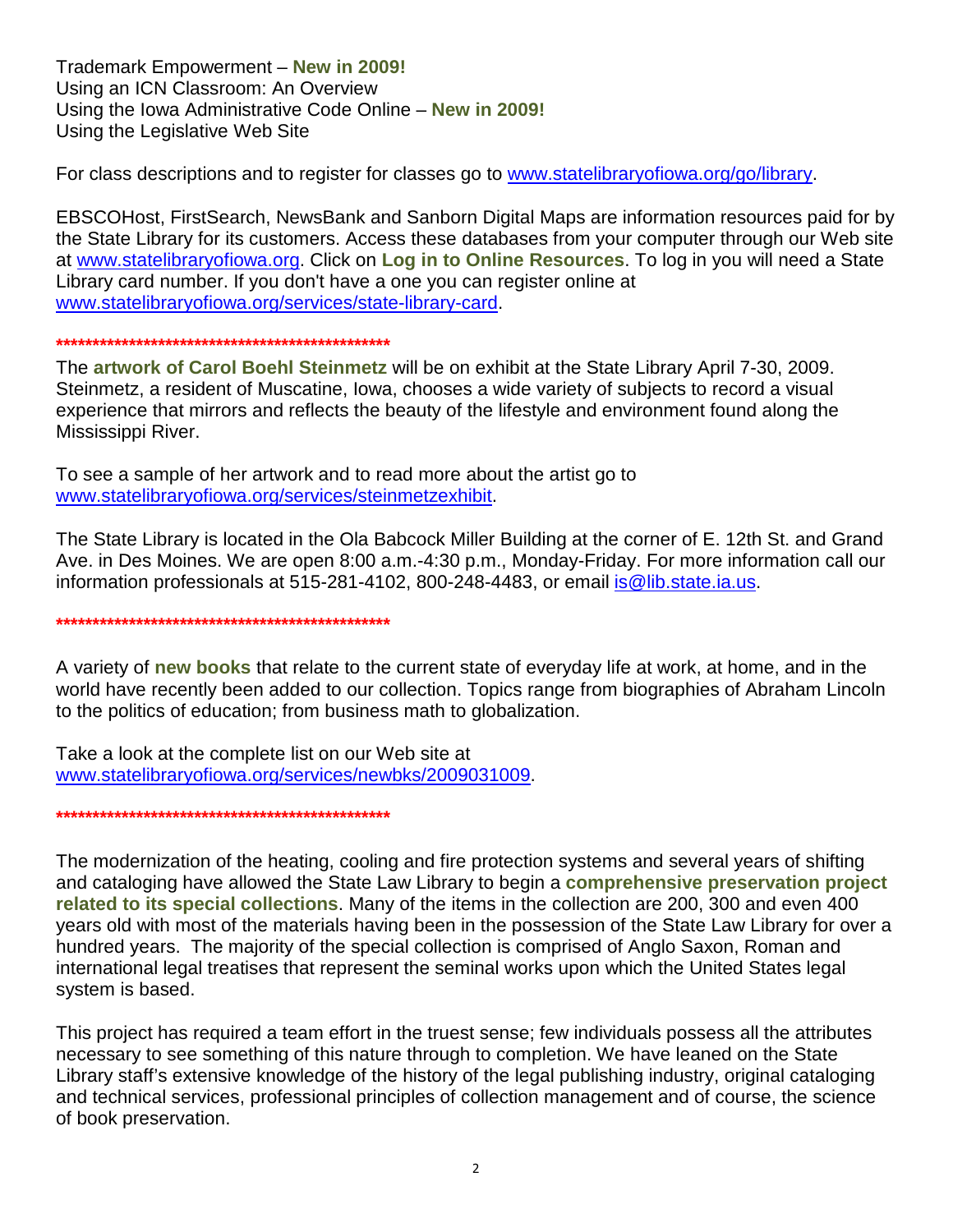Archival quality enclosures, protection from UV rays and environmental controls will ensure that our rare materials are preserved, protected and accessible hundreds of years into the future. It is with much pride that we engage in an ongoing effort to safeguard and store some of the foundational documents that aided our pioneer lawmakers in the formation of this great State of Iowa.

#### **\*\*\*\*\*\*\*\*\*\*\*\*\*\*\*\*\*\*\*\*\*\*\*\*\*\*\*\*\*\*\*\*\*\*\*\*\*\*\*\*\*\*\*\*\*\***

**HealthInfoIowa**, the State Library's resource for finding reliable health information, has a new look. Check it out at www.healthinfoiowa.org.

This gateway to a wide range of health resources makes it easier to find health information resources located in Iowa, general health information, tips on evaluating online health information, and resources for healthcare providers and professionals, librarians and students. Use HealthInfoIowa to locate information from national, state, regional, and local resources, and to connect with agencies, organizations and services in Iowa that can help meet your health information needs.

Links have been updated to connect you to the most reliable, authoritative information. One feature that you may be familiar with has moved: look for tutorials under the **About Online Health Information**.

For assistance using HealthInfoIowa, or for help in answering medical reference questions, please feel free to contact the State Medical Library at 800-248-4483, 515-281-4102, or is @lib.state.ia.us.

### **\*\*\*\*\*\*\*\*\*\*\*\*\*\*\*\*\*\*\*\*\*\*\*\*\*\*\*\*\*\*\*\*\*\*\*\*\*\*\*\*\*\*\*\*\*\***

In 1908 the number of patents issued to inventors who lived in Des Moines was 52; in 2008 the number of patents issued to Des Moines residents was a mere 34. You can find information like this, and much more, in the **Iowa Inventors Database**.

Historians, genealogists, and other researchers can use the Iowa Inventors Database online at www.statelibraryofiowa.org/go/inventors which contains over 77,000 entries for inventions by Iowans. It covers the years 1843-2008 and is searchable by inventor, by date, by title of invention and by county.

## **\*\*\*\*\*\*\*\*\*\*\*\*\*\*\*\*\*\*\*\*\*\*\*\*\*\*\*\*\*\*\*\*\*\*\*\*\*\*\*\*\*\*\*\*\*\***

# **Other services that the State Library offers its customers:**

\*The State Library offers reference service Monday-Friday, 8:00-4:30 to help you with your information needs. For questions dealing with Iowa state government, general reference, Iowa demographics, medical information, etc. call 515-281-4102 or e-mail is@lib.state.ia.us. For legal information call 515-281-5124 or e-mail law@lib.state.ia.us. The toll free number for either service is 800-248-4483.

\*The State Library's online catalog http://catalog.lib.state.ia.us gives you instant access to thousands of resources. If you find something you want, request it with a click of your mouse.

## **\*\*\*\*\*\*\*\*\*\*\*\*\*\*\*\*\*\*\*\*\*\*\*\*\*\*\*\*\*\*\*\*\*\*\*\*\*\*\*\*\*\*\*\*\*\***

The State Library is located in the Ola Babcock Miller Building at the corner of E. 12th St. and Grand Ave. in Des Moines. We are open 8:00 a.m.-4:30 p.m., Monday-Friday. For more information call our information professionals at 515-281-4102, 800-248-4483, or email is @lib.state.ia.us.